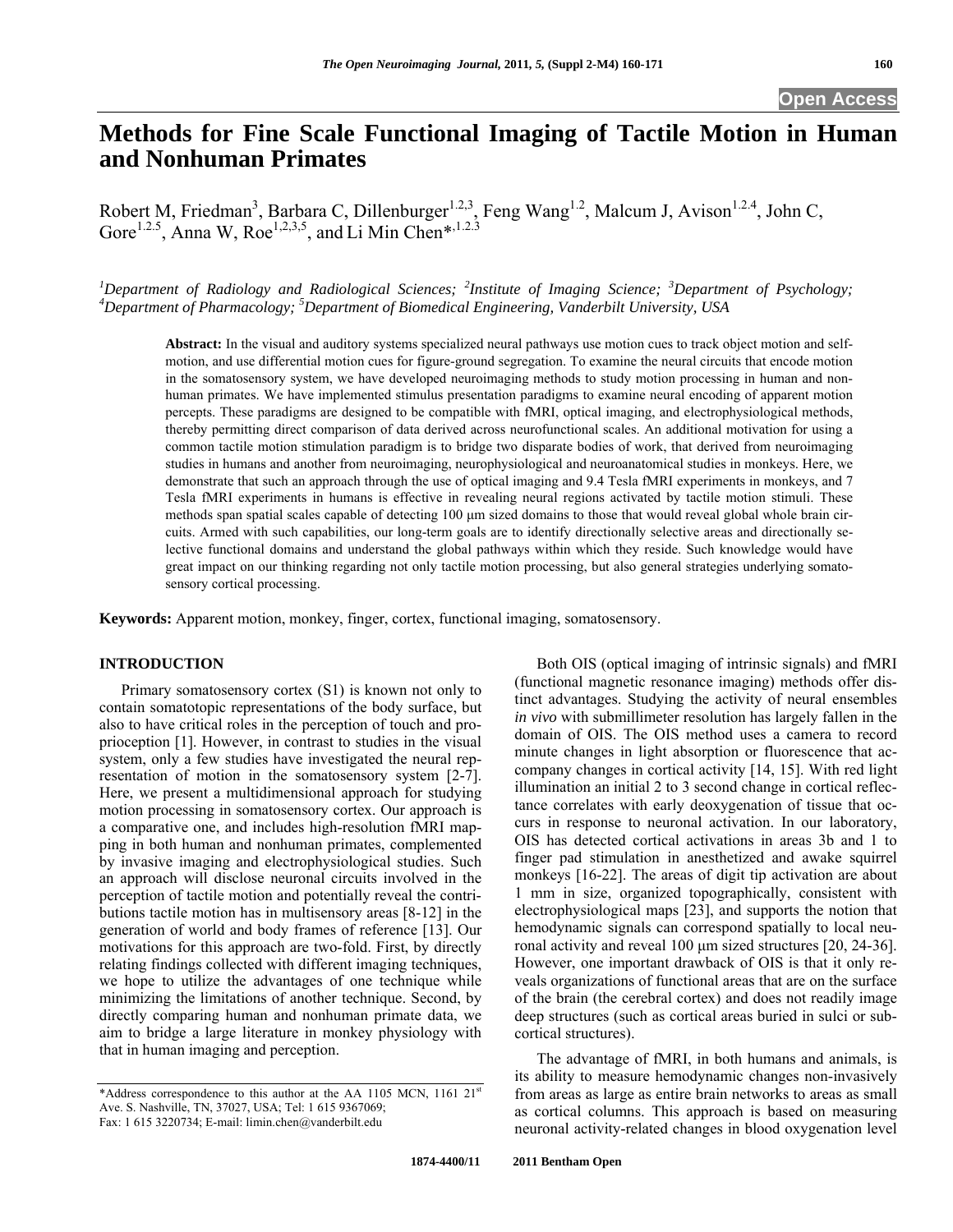dependent (BOLD) signals. At 9.4 Tesla (T) in anesthetized squirrel monkeys we have demonstrated the ability to detect BOLD signal changes in somatosensory cortical areas (areas 3b and 1) that showed excellent agreement with maps derived from electrophysiological and OIS methods [20, 37]. These studies and others have demonstrated that high-field fMRI can resolve submillimeter functional organization in the central nervous system (CNS) [20, 38-48]. High MRI field (e.g. 7 T) imaging also promises to provide high spatial resolution mapping in humans [49], where we reliably generate millimeter-scaled maps of SI [50].

 Our experimental design with respect to studies in tactile motion takes advantage of an apparent motion percept induced by sequentially presented taps across the skin. To identify somatosensory areas involved in tactile motion processing, we compare activations obtained in response to this sequential motion stimulus with those in response to simultaneously presented taps, a stimulus that induces no motion percept. In this study, an apparent motion tactile stimulus was used in OIS and 9.4 T fMRI experiments in anesthetized squirrel monkeys and fMRI experiments at 7 T in awake humans. Our goals are to characterize and identify the spatial location of areas within SI (e.g. areas 3b, 1, or 2) responsive to tactile motion, and potentially identify functional domains within each of these areas that might be motion-selective. Our combined methodological approach is aimed at bridging the realms of neuronal responses and identifying cortical intra-areal functional domain preferences as it pertains, in this case, to tactile motion perception.

# **MATERIALS AND METHODS**

 Below is a concise summary of the methods along with highlights of critical steps and recent changes in our protocols. Details of our IOS and fMRI procedures for non-human primates have been described in detail in previous publications [17, 20, 22, 50]. All procedures were in compliance with and approved by the Institutional Animal Care and Use Committee. All subjects gave informed consent in accordance with a protocol approved by the Vanderbilt University Institutional Review Board.

### **Animal Preparation**

 For fMRI experiments squirrel monkeys (n=3) were anesthetized with isoflurane (0.5–1.1%) delivered in a 30:70  $O_2:N_2O$  mixture, mechanically ventilated, and placed in a custom-designed magnetic resonance (MR) compatible cradle with the head secured with ear and head bars. Vital signs including  $SpO<sub>2</sub>$ , heart rate (Nonin, Plymouth, MN), ECG, ETCO2 (Surgivet, Waukesha, WI), respiratory pattern (SA instruments, Stony Brook, NY) and rectal temperature (SA instruments) were monitored throughout the procedure. Body temperature was maintained between  $37.0 - 38.5$ ° C via a circulating water pump and water blanket (Gaymar Industries, Orchard Park, NY).

 The same preparation (3 different squirrel monkeys) and monitoring procedures were used in the OIS experiments. However, in the OIS experiments isoflurane (0.9–1.3%) was delivered by pure oxygen. After a craniotomy/durotomy, the primary somatosensory cortex (areas 3b and 1 within SI cortex) was exposed and identified by blood vessel landmarks and electrophysiological recordings. While we typically perform repeated OIS through a chronic chamber [16, 19], we have observed that squirrel monkeys recover and image fairly well with repeated craniotomies and durotomies over the same area of cortex if imaging sessions are separated by at least 2 weeks.

# **Tactile Stimuli and Stimulus Presentation**

 For anesthetized monkeys, fingers were secured by gluing small pegs to the fingernails and fixing these pegs firmly in plasticine, leaving the glabrous surfaces available for vibrotactile stimulation. Vibrotactile stimuli (Fig. **1A**) were delivered to the glabrous skin by indentation of plastic probes (2 mm diameter) mounted on piezoceramic actuators (Noliac, Kvistgaard, Denmark) that were driven by Grass 88 and S11 stimulators (Grass-Telefactor, West Warwick, RI).. For functional somatotopic mapping of the distal finger pads, a probe was indented 0.48 mm (pulse duration 30 ms) at a rate of 8 Hz. During rest or a blank condition, each probe was lightly touching the skin. To identify somatosensory areas involved in tactile motion processing, apparent motion stimuli (Fig. **2A**) consisted of a series of taps presented in opposite spatiotemporal sequences (1 and 2) to 3 or 4 adjacent distal finger pads. Simultaneous taps of all the digits that induced no motion percept, and a no stimulus condition (blank) served as controls.

 Apparent motion stimuli for OIS (Fig. **2B**) were presented in 3 sec blocks. Each block contained 5 repeats of a vibrotactile sequence, presented at a rate of 1.5 Hz. The tap duration was 50 ms with an interpulse interval of 0 ms. Interstimulus intervals were between 8 to 10 sec. For fMRI imaging at 9.4 T, stimulus conditions (Fig. **2C**) were the same as in OIS experiments except that 44 repeats (in 30 s duration) of each stimulus were presented per block separated by 30 sec interblock intervals. Each stimulus condition was repeated 7-9 times within one run, and multiple imaging runs were performed within one imaging session.

 A functional imaging session typically lasts about 3 to 4 hours, so the functional images acquired within the same experiment could be a couple of hours apart. As the BOLD signal is sensitive to the physiology of the animal ( $pCO<sub>2</sub>$  [51-54] and blood pressure (BP) [55, 56], and to the type and level of anesthesia [44, 57, 58], we continuously monitor and maintain a tight control of the physiology  $(ETCO<sub>2</sub>, HR,$ temp, respiration rate) of an animal during imaging in order to obtain stable BOLD responses. To illustrate, plots of vital signs from an animal during a functional scan are shown in Fig. (**4**). With a stable animal at 9.4 T, we are able to obtain replicable activation maps across runs, and between experimental sessions in the same animal [37]. This stability provides us opportunities to compare several different stimulus conditions within an animal in an experimental session, or more, if functional maps are evaluated across sessions.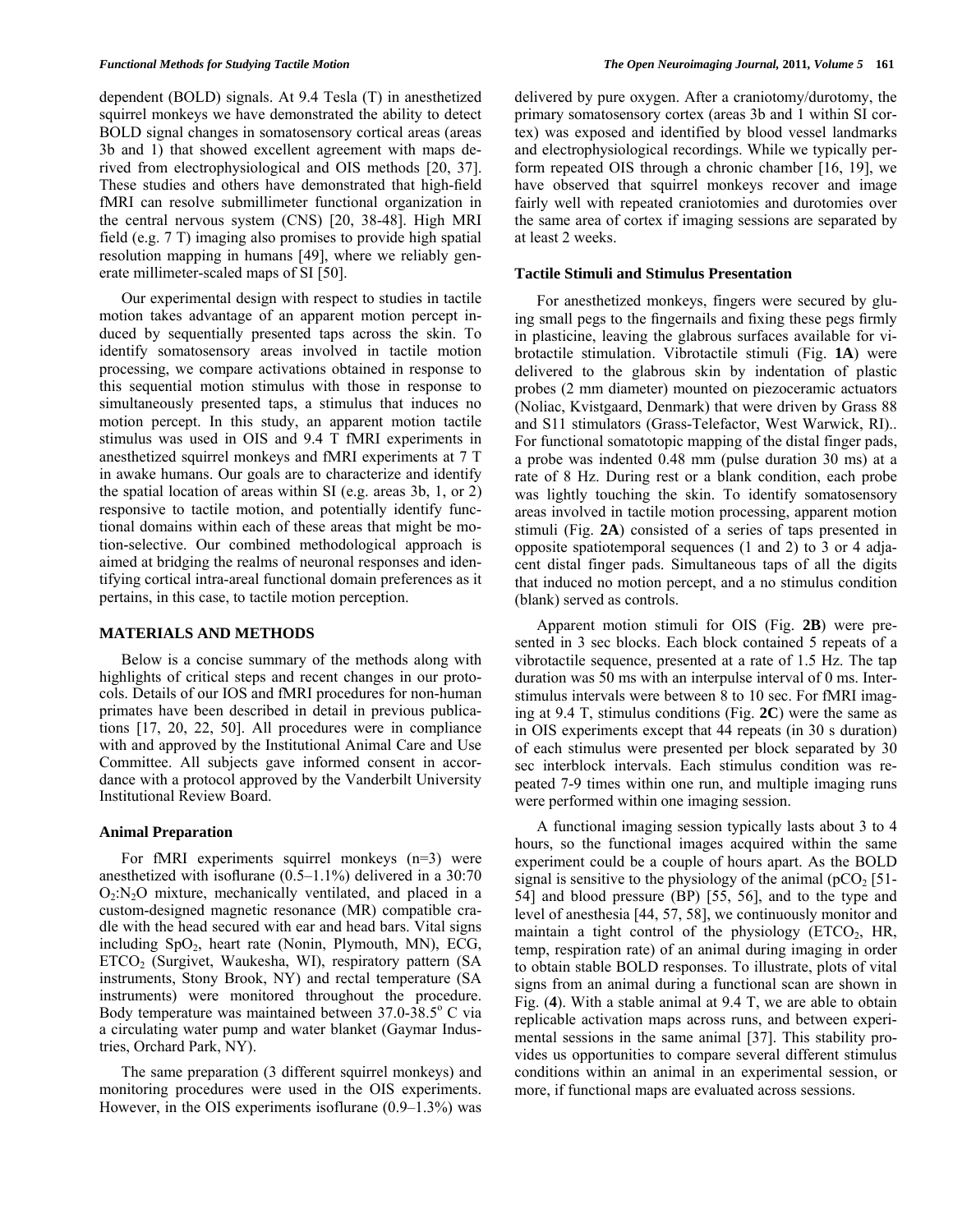

**Fig. (1). Stimulation methods used for imaging primary soma-** signal variations the time course in BOLD signal. **tosensory cortex (SI). A.** Piezoceramic stimulators are positioned on the finger pads of a hand secured in plasticine. **B.** Hand cast is used for air puff stimulation in humans. Bottom. Air displaces stretchable fabric (blue circles) that generates a pressure sensation.

 For human imaging at 7 T, apparent motion stimuli were produced by air puffs (Fig. **1B**) instead of piezoceramic actuators. The air puffs displaced a stretchable fabric that fitted across holes in a hand cast allowing for restricted skin displacement to an air puff. Velcro straps were used to secure the wrist and hand. For somatotopic mapping individual digits were stimulated with a 100 ms in duration air puff at a rate of 2 Hz. Apparent motion stimuli were presented at a rate of 1.5 Hz, in blocks (24 sec duration) of 35 repeats, and with an interpulse interval of 0 ms. We applied air puff stimulation in humans for 2 reasons. The first reason was the time constraint of human studies  $(\sim 1.5$  hrs). The implementation of air puff stimulation on a subject was quicker and easier than positioning of piezoceramic actuators, which outweighed potential issues of switching mechanical stimuli. The second reason was that certain fMRI sequences undesirably activated the piezoceramic actuators, which introduced artificial confounds.

 We chose different stimulus and interstimulus durations for OIS and fMRI experiments based on the differences in their temporal signal profiles. With 630 nm light, the intrinsic signal that is related to changes in oxy/deoxyhemoglobin concentration occurs and peaks within the first 3-4 sec after stimulus onset and returns to baseline. In contrast, the BOLD signal, which is related to change a series of hemodynamic changes, is temporally delayed and returns to baseline with a much slower rate than OIS signals. Because of the slow temporal profile of BOLD signal and the mapping purpose of this study, we used block designs to delineate activation foci. We have yet to implement an event-related fMRI experimental design, which would so parallel our optical imaging paradigm.

# **MRI Data Acquisition and Analysis in Animals**

 All animal scans were performed on a 9.4 T 21-cm narrow-bore Varian Inova MR system (Fig. **3A**, Varian, Palo Alto, CA) using a 3 cm surface transmit-receive coil positioned over the contralateral SI cortex of the stimulated hand. Scout images using a fast gradient-echo sequence were used to plan oblique slices covering somatosensory cortical areas for structural and functional studies. Three high resolution T2\*-weighted gradient echo structural images (Fig. **3B**, repetition time (TR), 200 ms; echo time (TE), 14 ms, 512 x 512

matrix; 78 x 78 x 2000  $\mu$ m<sup>3</sup> resolution) were acquired to visualize venous and transcortical veins on the cortical surface. Identification of the central and lateral sulci (Fig. **3C**, **D**) were used to locate SI cortex and provide structural features for coregistration of MRI maps obtained across imaging sessions conducted on different days on the same animal, and for coregistration of MRI and OIS maps. Details on the alignment procedures were described in prior publications [20, 37]. FMRI data were acquired using a gradient echo planar (GE-EPI) sequence (TE=16 ms, flip angle =  $70^{\circ}$ , 64 x 64 matrix;  $0.547 \times 0.547 \times 2 \text{ mm}^3$  resolution). The TR of 1.5 or 2.0 sec on individual scans was adjusted to match the ventilation rate of the animal to minimize respiration-induced

Reconstructed images were imported into Matlab (Mathworks, Natick, MA) for analysis. The time courses of the EPI data were drift corrected using a linear model fitted to each time course and temporally smoothed with a lowpass filter with a cut-off frequency of 0.25 Hz. No spatial smoothing was applied in order to preserve the highest resolution possible. A voxel-wise correlation of the BOLD time course to a boxcar predictor (delayed by 2 image volumes to compensate for the hemodynamic response delay) was calculated, and functional activation maps were generated by identifying voxels whose correlation were significant at  $p \leq$  $10^{-4}$  (uncorrected for multiple comparisons), unless otherwise stated. This threshold provides repeatable activation in SI cortex at 9.4 T [37, 59]. Activation maps were linearly interpolated to the native resolution (512 x 512 matrix), and overlaid on high-resolution structural images for display. The time course and amplitude of BOLD signal changes were calculated at multiple spatially distinct regions of interest, which were defined by their locations on the average activation map for each stimulus condition within a session. To assess the level of uncorrelated fluctuations in BOLD signal, control ROIs were randomly selected from nearby cortical areas that showed no significant positive or negative BOLD signal changes across runs.

# **Optical Image Acquisition and Analysis**

 Optical images were collected using an Imager 3001 system (Optical Imaging, Germantown, NY) with 630 nm illumination (Fig. **3F**). A blood-vessel map, used for landmark purposes, was collected with 570 nm illumination. In blocks of trials, stimuli (3 sec duration) were presented in a randomly interleaved manner. Thirty trials were collected per stimulus condition. Intrinsic signal maps were collected at five image frames per second for 3 sec starting 200 ms before stimulus onset. Interstimulus intervals were 8 sec. For each stimulus condition, all trials were summed to maximize signal-to-noise ratio. Single-condition activation maps were obtained by subtracting individual frames from either the first frame image (baseline image before stimulus onset) obtained from each given vibrotactile stimulus or frames collected during the no-stimulus condition.

# **Microelectrode Electrophysiological Mapping**

 After optical imaging, electrophysiological mapping and anatomical landmarks were used to confirm the finger pad regions of SI. As expected, area 3b was found slightly posterior to the central sulcus (e.g. see Fig. **5J**) and identified by units having small receptive fields (restricted to a single fin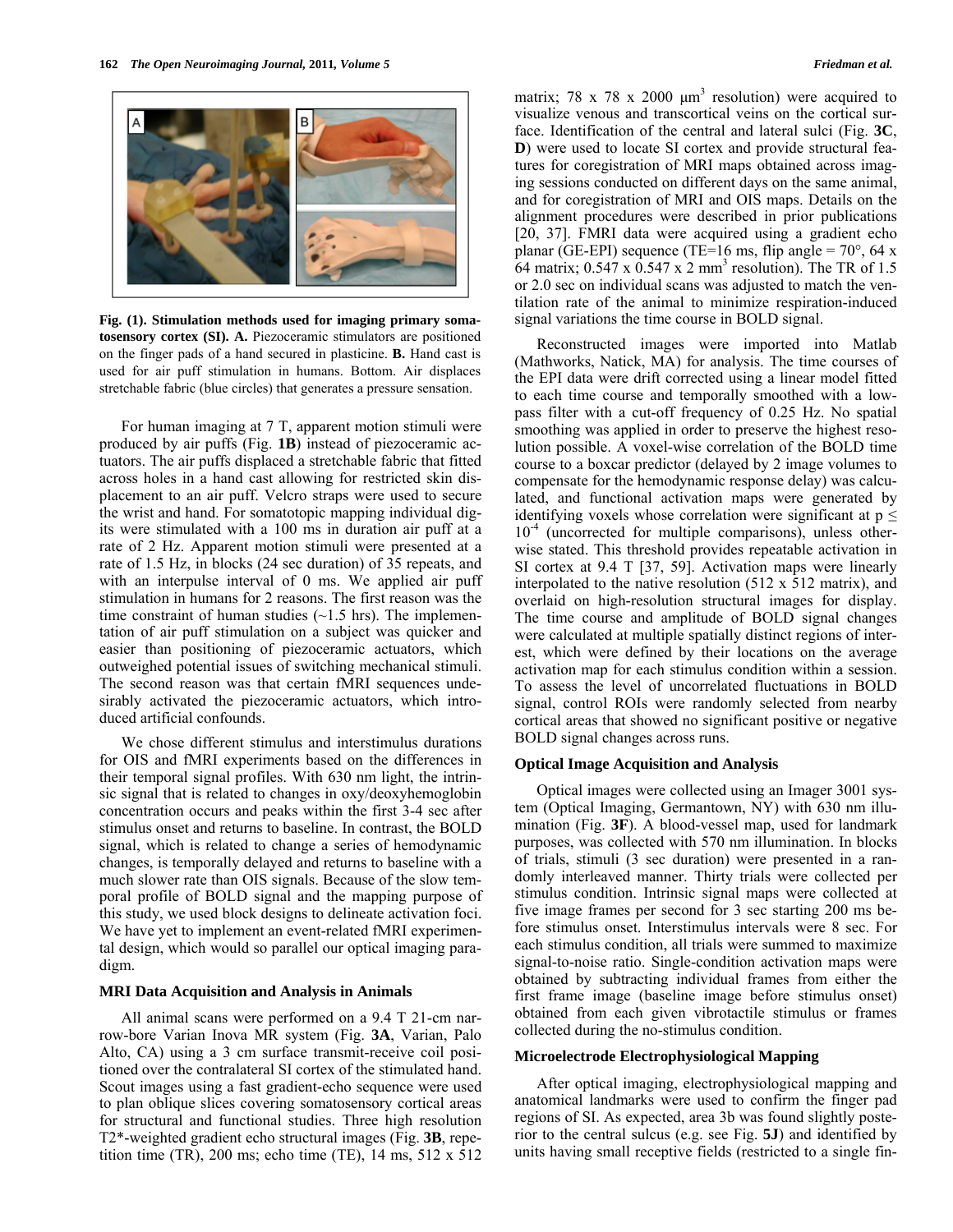ger) and a brisk responsive to light touch. Area 1 was identified by being posterior to area 3b, by the representations of the distal finger pads in area 3b and area 1 being separated by the representations of the middle phalanges and palm, and by area 1 units having cutaneous receptive fields that can cover more than one finger. The lateral to medial somatotopic organization of digits D1-D5 was also used as defining features of areas 3b and 1. A functional border between areas 3b and 1 was estimated based on these distinctions [17, 18, 21, 23]. In contrast, forming a tip to tip organization the area 3a/3b border and area 1/2 border were characterized by a change in unit activation, where units with small receptive fields and responses to light touch switch to units with amorphous receptive fields that respond predominantly to deep pressure and/or joint movement [1]. Acquiring detailed electrophysiological maps of SI complemented and assisted the interpreting of the functional images acquired in response to tactile motion.

#### **MRI Data Acquisition and Analysis in Humans**

 For the preliminary studies on tactile motion, two healthy human subjects (1 man and 1 woman) were scanned on a 7 T Philips Achieva magnet (Royal Philips Electronics, Amsterdam, The Netherlands) with a 16-channel NOVA head coil (Nova Medical, Inc, Wilmington, MA). Structural images were collected using a three-dimensional fast field echo (3D-FFE) sequence,  $TR = 3.7$  ms,  $TE = 1.8$  ms, and  $TI = 1300$ ms, with a  $1 \times 1 \times 1$  mm<sup>3</sup> voxel resolution. Functional images were acquired using a gradient-echo echo-planar imaging (GE-EPI) sequence,  $TR = 2000$  ms,  $TE = 25$  ms, flip angle =  $80^\circ$ , and a 192 x 192 field of view (FOV). The voxel resolution was  $1 \times 1 \times 2$  mm<sup>3</sup>. Sixteen oblique coronal slices  $(0)$ mm gap thickness) were acquired covering the central sulcus (SI), posterior portion of the lateral sulcus (SII, posterior insula, and surrounding areas) and thalamus (Fig. **3E**). A SENSE acceleration factor of  $\overline{3}$  and volume selective  $2<sup>nd</sup>$  and  $3<sup>rd</sup>$  order shimming using a pencil-beam method were employed. For distortion correction purpose, a  $B_0$  field-map was obtained at the start of scanning [60].

 In a human apparent motion imaging run we interleaved the 3 different stimulation blocks with replication, with each run lasting around 7 min. Within a 1.5-hour scan session, we typically collected 8-10 imaging runs. We found that instructing a subject to attend to the tactile stimulus while laying in the magnet improved BOLD signal quality.

 Following standard procedures data preprocessing and statistical analyses were conducted in BrainVoyager QX (Brain Innovation B.V., Maastricht, The Netherlands), as we have recently published [50]. All EPI images were distortion corrected using a  $B_0$  field-map before inputting files into BV. Preprocessing included slice scan time correction using a cubic spline, 3D motion correction, and slice alignment using intra-session registration. BOLD signals were temporally filtered with linear trend removal and 0.007 Hz high-pass filtering. The functional EPI images were interpolated into 1  $x \perp x \perp m m<sup>3</sup>$  voxels and overlaid on structural images for visualization. To preserve the high spatial resolution, spatial smoothing of the functional images was not applied. To correlate our findings with previous studies around this region,



**Fig. (2). Stimulus presentation paradigms. A.** Apparent motion stimuli consisted of a series of taps presented in opposite temporal sequences (1 and 2) to 3 or 4 sites on the fingers; control stimuli entailed simultaneous taps to all the fingers.. Y-axis: time; x-axis: location. **B.** For OIS, apparent motion stimuli, generated by the piezoceramics, were presented in 3 sec blocks at a rate of 1.5 Hz. The tap of a piezoceramic was 50 ms in duration. Each block contained 5 repeats of a vibrotactile sequence. Interstimulus interval: 8 sec. **C.** FMRI apparent motion sequences were presented in 7 epochs of 30 or 24 sec blocks with an interstimulus interval of 30 sec. For 9.4 T MRI imaging, piezoceramic stimulation was the same as in OIS except 44 repeats (30 sec) were presented per block. For human 7 T fMRI puffed air sequences were presented at a rate of 1.5 Hz with 35 repeats (24 sec). Each air puff pulse was 100 ms in duration. For an apparent motion sequence the interpulse interval of the air puffs was zero.

structural and activation maps were transformed into Talairach space. Thus, activation clusters were presented in Talairach coordinates. A general linear model (GLM) was fitted to the data and t-maps were created. Single condition activity maps (e.g.  $D_A -$  Rest) were examined. Individual subject maps were thresholded at q (false discovery rate  $(FDR)$ ) < 0.001 with 20 voxels minimum per cluster. Raw time courses obtained from the peak 5 voxels (highest p or t values) of these ROIs were calculated and plotted in BV.

#### **Identification of SI Cortex in Humans**

 SI cortex is directly posterior to the central sulcus (CS) and can be identified by the omega-shaped folding in the axial plane [61-64]. SI cortex also is divided into four cytoarchitecturally distinct subregions [65, 66]; however, without structural MRI landmarks and with intersubject variability in cortical geometry, it is difficult to accurately identify the location of SI subregions [67, 68]. We therefore use the guidelines put forth by Geyer *et al*., to delineate the boundaries between subregions within SI [67]. Thus, area 3a is located within the fundus of the CS, area 3b is located along the posterior bank of the CS, area 1 is located at the crest of the postcentral gyrus, and area 2 is located on the anterior bank of the postcentral sulcus [46, 67, 69-71].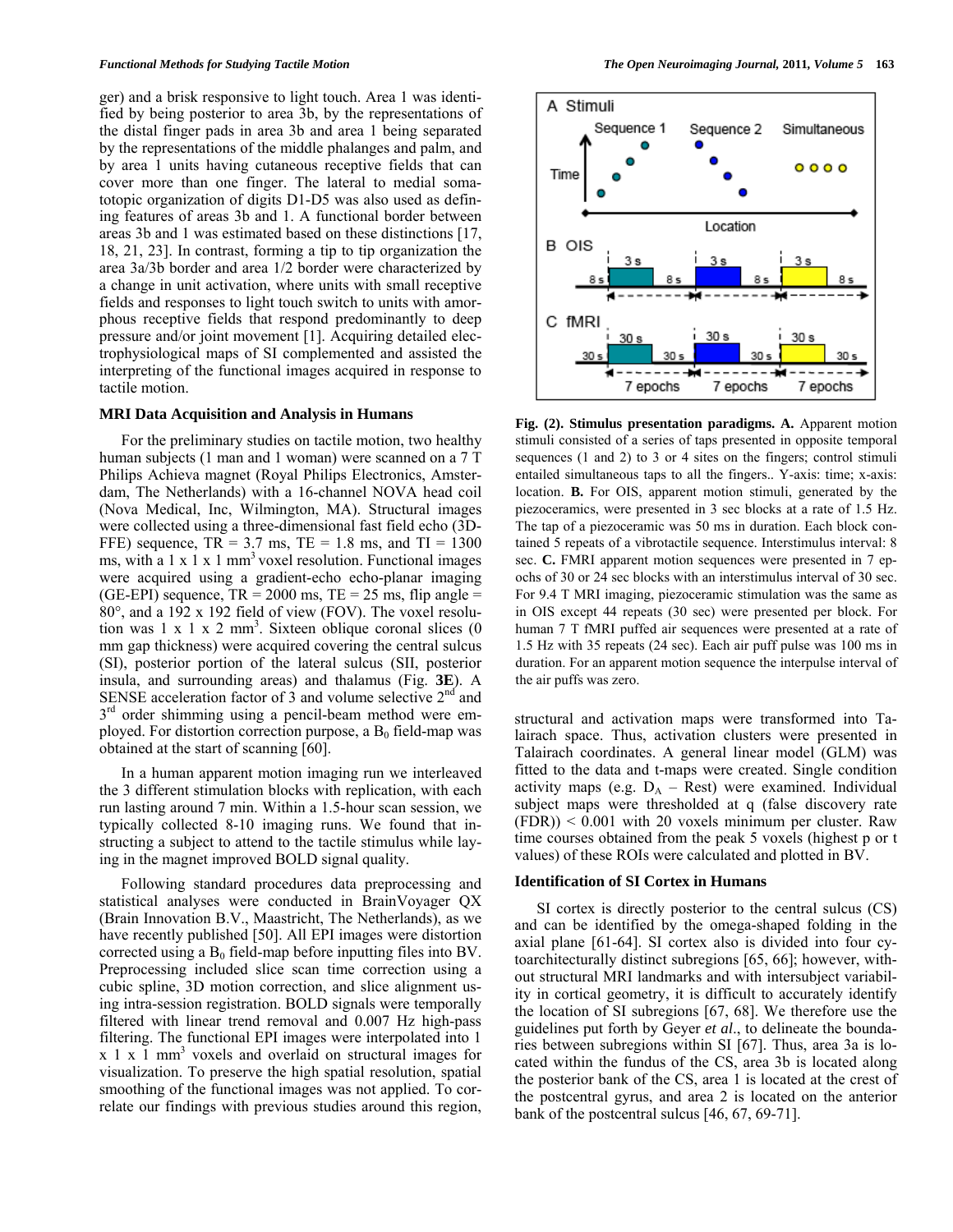

**Fig. (3). Methods used for imaging the primary somatosensory cortex (SI). A.** 9.4 T MRI imaging with a 21-cm bore Varian Inova MR system (Varian, Palo Alto, CA). **B.** A high-resolution scout coronal image is collected to guide, parallel to SI, placement of three oblique slices (slice locations indicated by white overlaid rectangles). **C.** The most superficial slice image acquired with T2\* weighting, where sulci and vascular structures appear dark, allow ready identification of both the central and lateral sulci (white arrows). **D.** Major landmarks (such as central and lateral sulci) used to identify SI are visible on the surface of post-mortem squirrel monkey brain. **E.** 7 T Philips Achieva magnet with a 16-channel NOVA head coil is used to collect oblique coronal image slices. Sixteen oblique coronal images slices were positioned to cover SI, SII, posterior insula and thalamus.  $A =$  anterior,  $P =$  posterior, SAG = sagittal. **F.** Intrinsic optical imaging with 632 nm light. An optical window made with agar and a slide coverslip covers a craniotomy. Inset illustrates a typical field of view of 6x6 mm<sup>2</sup> of SI cortex.

# **RESULTS**

 Six squirrel monkeys (0.8 to 1.1 kg) and 2 human subjects were included in our studies on tactile motion. Representative functional images from 2 squirrel monkeys and 1 human subject are shown in the figures.

# **OIS Imaging of the Topographic Organization of Somatosensory Areas 3b and 1**

 After brief electrophysiological mapping to identify areas 3b and 1, an OIS run was performed to define digit topography and evaluate the quality of functional images, as shown in Fig. (**5**), which included stimulation conditions where D1 through D4 were individually tapped (Fig. **5A-D**) and where no digits were tapped generating a Blank condition (Fig. **5E**). The imaging field of view was centered over area 3b as shown by the blue rectangle in Fig. (**5J**). After first frame subtraction, that sets the background level of reflectance to an even gray, OIS maps to single-digit activation showed the topographical organization of the digit activations in area 3b. Activation areas, where activation is indicated by darkening, showed in Fig. (**5A**) a D1 activation region that was located laterally in the field of view and medial to a dark crossing vein that forms an anatomical border between the hand and face regions. D2 activation (Fig. **5B**) was found just medial to D1 activation (Fig. **5A**), and D3 (Fig. **5C**) activation was located just medial to D2 (Fig. **5B**). There appeared to be some activation overlap between D3 and D4 (Fig. **5C**, **D**); however, most of that overlap was a consequence of signal contributions from large arteries and veins running along the central sulcus (as shown nicely in Fig. **5A**). In this particular case, we did not observe strong OIS activation in area 1; however there was some activation to D2 (Fig. **5B**) and D4 (Fig. **5D**) stimulation posterior to area 3b in area 1. Observing only weak activation in area 1 is common in anesthetized animals. The even gray shown in Fig. (**5**), the blank condition, confirms that the activations were stimulus dependent. The lateral to medial progression of D1 to D4 activation corresponded to the known somatotopy (Fig. **5F**) and the electrophysiological map (Fig. **5J**).

# **OIS images of Simultaneous Multidigit Stimulation and Apparent Motion Stimuli**

 Simultaneous stimulation of all 4 distal finger pads (D1- D4, Fig. **5G**) produced activation that was centered over the D3 representation (Fig. 5C). In contrast to a linear summation of maps of D1-D4 activation (Fig. **5A-D**), the OIS map to simultaneous stimulation of D1-D4 (Fig. **5G**) showed potentially reduced signal within areas corresponding to D1 and D2 representation. This sublinear summation could be analogous to what we previously reported regarding funneled cortical activation in response to paired digit stimulation in area 3b [72]. The relatively reduced activation to the simultaneous stimulation of all 4 digits could be due to a similar funneling response to the stimulation of multiple sites.

 Sequential stimulation of the 4 digits, in an orderly secession from D1 to D4 (Fig. **5H**) or D4 to D1 (Fig. **5I**) to form apparent motion stimuli, produced activation in the same areas as simultaneous multi-digit stimulation (Fig. **5G**). However, there were some subtle differences. Sequential stimulation of the digits appeared to generate activation of greater intensity and size in area 3b (Fig. **5H**, **I**) than simultaneous stimulation (Fig. **5G**). There was also greater activation in area 1 to apparent motion stimulation (Fig. **5H**, I) than to simultaneous stimulation of the 4 digits (Fig. **5G**). Similar findings were observed in the 2 other cases. Unexpectedly, and not shown, subtraction maps contrasting D1 to D4 stimulation and D4 to D1 stimulation did not reveal cortical domains that were distinct and selectively active for motion in one direction verses the other. Motion selective domains were also lacking in subtraction maps contrasting the sequential stimulation and simultaneous stimulation conditions.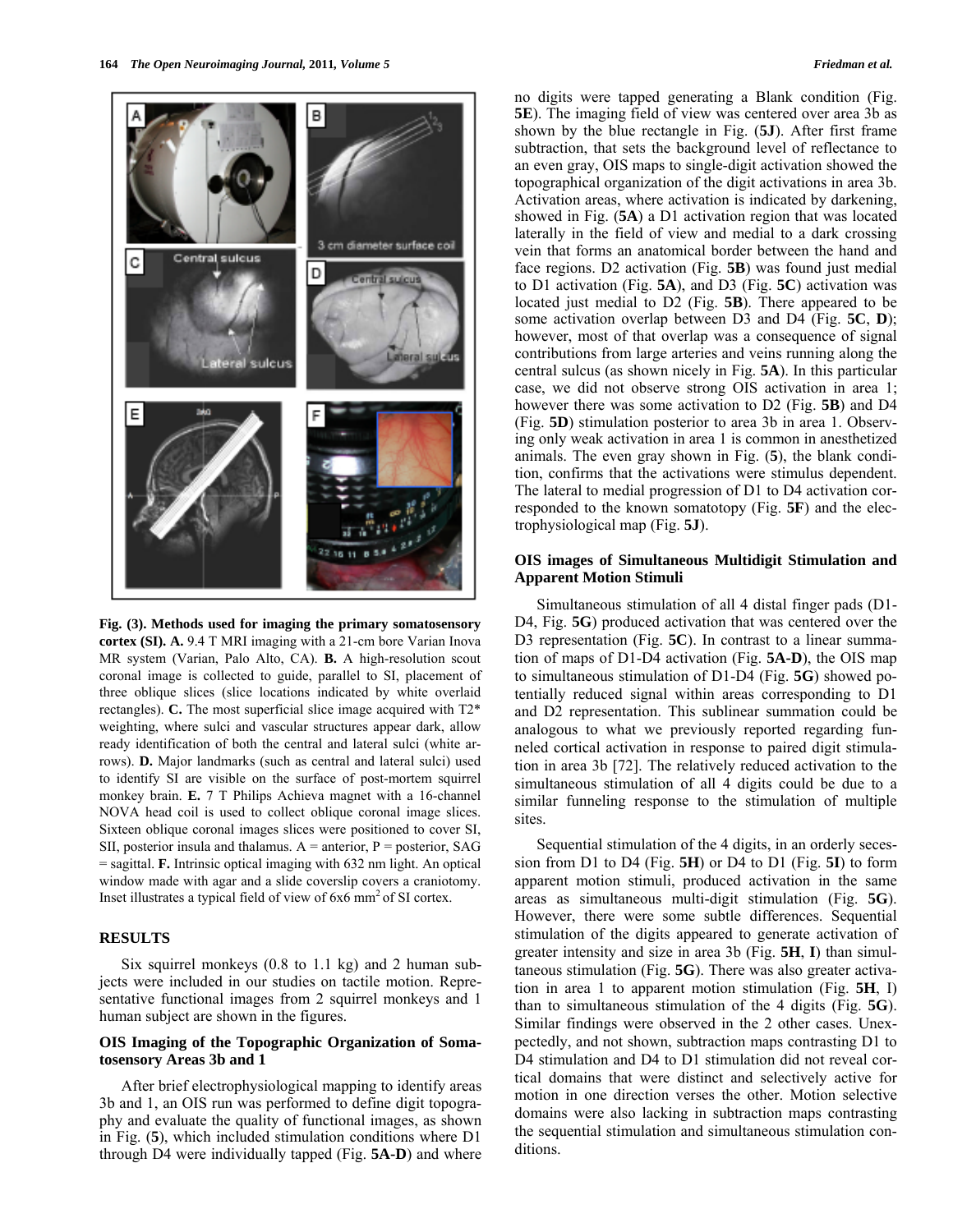# **FMRI BOLD Activation Maps at 9.4 T to Single Digit and Apparent Motion Stimuli**

To evaluate whether at 9.4 T tactile motion stimulation would evoke BOLD activations similar to OIS maps, cortical activations were mapped in areas 3b and 1 with identical stimuli and similar stimulus presentation paradigms as used for OIS. To maximize the mapping power, one 2 mm thick oblique image slice with an in-plane resolution of 547 x 547  $\mu$ m<sup>2</sup> was centered over the central sulcus (white arrows in Fig. **6A**) so as to include SI cortex. In this oblique slice, large and medium-sized surface veins and the penetrating transcortical veins (small black dots) were clearly visible on the T2\* weighted structural image.

 To functionally map the somatotopy in area 3b, initial runs examined the responses to single digit stimulation of D2, D3 (Fig. **6A**, **B**) and D4 (not shown). In response to D2 stimulation (Fig. **6A**), significantly activated voxels, thresholded at  $p < 0.0001$  (uncorrected), were observed in area 3b. Brighter color indicates greater correlation significance (see color bar insert). In response to D3 taps, significant BOLD activation was observed in a location medial to D2 activation (Fig. **6B**). Based on their anatomical locations, the anterior and posterior clusters of the significant voxels mark the D2 somatotopic location within areas 3b and 1. In response to D3 taps (Fig. **6B**), activations were weaker in general; however, the activation foci were located in areas corresponding to the expected D3 representation location in areas 3b and 1.

 A weak signal, for instance at the D3 location, could be a consequence of a number of factors. For one, noise from the nearby large vessels could contaminate the signal originating from the D3 cortical representation. Secondly, BOLD signal size also can be affected by a partial voxel effect. Partial voxel effects occur where only part of a voxel is activated by a stimulus. As the digit representation in cortex is on the order of 1 mm and our voxel sizes were 0.547 x 0.547 x 2 mm<sup>3</sup>, there is likelihood that partial voxel effect could reduce signals in certain voxels. Related to this issue is the alignment of the image plane to cortex. In the experiment, we did not observe D4 activation; the cause likely being that the D4 representation of cortex was outside of the prime imaging area. Given all these factors, still, in comparison to Figs. (**5A-D**, **6A** and **B**) illustrated BOLD fMRI was capable of revealing digit maps akin to those observed with optical imaging.

 In contrast to single digit taps (Fig. **6A**, **B**), stimulation of all 3 digits (Fig. **6C**, **D**) lead to a larger number of significantly activated voxels in areas 3b and 1 and in undefined cortical areas. Simultaneous stimulation of D2, D3 and D4 (Fig. **6C**) elicited a distinctly larger area of activation in area 3b and area 1 as well as regions anterior. Larger numbers of significant voxels also were evoked by apparent motion stimulation (Fig. **6D**), moving in the direction of D4 to D2, where a large number of voxels in area 1 and posterior were significant. Larger areas of activation to apparent motion stimuli, especially in area 1, were commonly observed in the other 2 cases (not shown). The maps showed that fMRI at 9.4 T revealed greater area 1 activation in response to multidigit and motion stimuli, as one might expect based on the receptive field properties of area 1 neurons.



**Fig. (4). Vital signs during an anesthetized fMRI experiment. A.**  Heart rate (HRT) in beats per minute (bpm). **B.** Saturation of peripheral oxygen' (Sp02) in percent. **C.** End-tidal carbon dioxide (ETCO2) in mm mercury (mm Hg). Readings were recorded every 10 min during the 3 hr and 20 min session in the 9.4 T magnet.

# **BOLD Signal Time Course to Single Digit and Apparent Motion Stimuli**

 The temporal profile of the BOLD response was examined to see whether there were differences in the amplitude or time course of BOLD signals between stimulus conditions. At different cortical locations in areas 3b and 1, the amplitude of the BOLD response was measured by calculating the BOLD percent change from single voxels within the activation cluster as indicated by the colored boxes in Fig. (**6B-D**). As shown in the BOLD time course (Fig. **6E**) from a single run during tapping of digit D3, increases in BOLD signal (blue line) occurred after stimulus onset (Fig. **6E**, red square-wave indicates block durations). The robust increase in BOLD signal after stimulus onset supported the validity of the activation map to D3 stimulation (Fig. **6B**).

 To characterize the temporal profile of the BOLD signal to a stimulation block, average BOLD time courses were plotted. Fig. (**6F**) showed the averaged BOLD profile for the BOLD signal time course shown in Fig (**6E**). In response to D3 taps, the BOLD signal increased in amplitude over the first 10 s of stimulation, leveled off, and then returned to baseline after stimulus offset. The average signal amplitude peaked at around 0.6 %. Across different ROIs in areas 3b and 1 (Fig. **6F-H**), the range of percentage BOLD signal changes (0.4-1%) was similar and comparable to the activations in our previous studies at 9.4 T [20, 37, 59].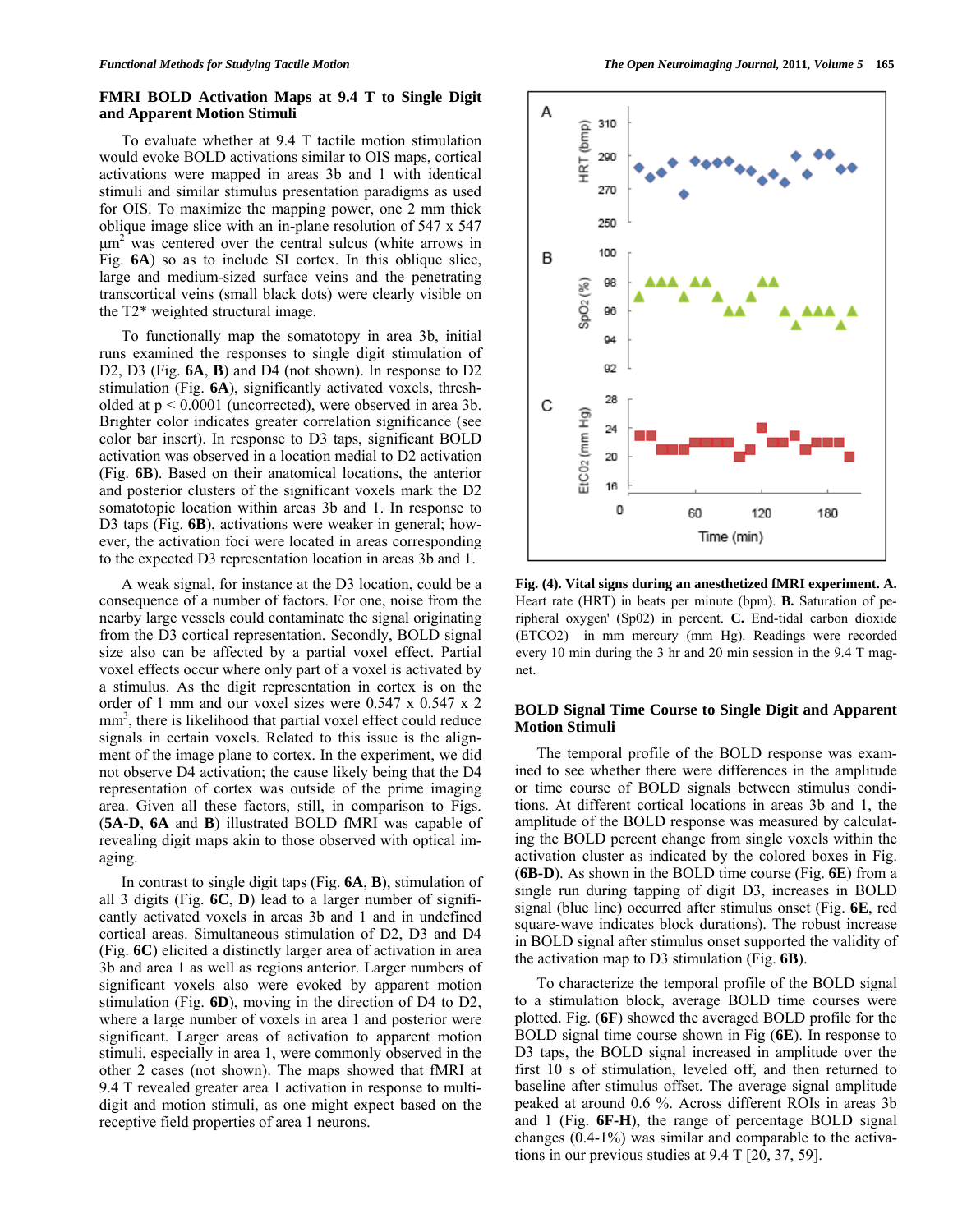

**Fig. (5). OIS activations to taps to distal finger pads and to sequential taps across digits generating apparent motion.** Activation maps, where a darkening indicates activation, to mechanical taps of D1 (**A**), D2 (**B**) and D3 (**C**) and D4 (**D**) reveal the lateral to medial topography in SI of different digits in area 3b. **E**. Map to a Blank, no stimulation condition. **F**. Schematic illustration of the cortical somatotopy of the body and hand in areas 3b and 1 in squirrel monkeys based on electrophysiology [23]. Activation maps to (**G**) simultaneous stimulation of the finger pads, and sequential (**H**) medial to lateral (D1 to D4) and (**I**) lateral to medial apparent motion. Note that the distinct spatial temporal patterns of stimulation (G-I) produce different patterns of activation even though the number of taps and the sites of stimulation are identical across conditions. **J**. Electrophysiologically defined somatotopic map of the digit tips in this field of view. Receptive fields were characteristic of area 3b. Color-coded circles indicate receptive field location of each penetration site. Dashed aqua blue bars represent the estimated areal borders between areas 3a, 3b and **1**. In this case, only some hints of OIS activation is apparent in area 1. Blue rectangle outlines field of view of OIS maps (A-E, G-I). Scale bar under (**E**) represents 1 mm scale bar for the field of view. A=anterior, P = posterior, M = medial, L = lateral. Image maps were clipped at 2 standard deviations. Low pass filtered with a 2 pixel Gaussian kernel.

 Simultaneous stimulation of D2, D3 and D4 produced essentially equivalent average BOLD time courses for the ROIs in areas 3b (Fig 6G) and 1 (Fig 6H), except the amplitude of the BOLD signal was slightly larger in area 3b. The profiles of the BOLD time courses to simultaneous stimulation of the 3 digits also were similar to the BOLD time course to taps of individual digits (Fig **6F**). In contrast, in response to apparent motion stimulation, two features of the average BOLD signal were noticeably different in area 1 (Fig. **6J**) when compared to the response evoked in area 3b (Fig. **6I**). First, the ROI in area 1 showed a large transient response to a block of stimulation whereas area 3b showed a sustained response to the block of motion taps. Second, the response peak was significantly larger for area 1, based on the amplitude difference between area 1 and area 3b and the standard deviations. Similar profiles of activation were observed in the other 2 cases (not shown). At times, we have observed in area 1 a transient profile of the BOLD response to non-motion stimuli. Further studies would be needed to discern whether the transient profile observed for motion stimuli was distinct from the transient responses we tend to observe in area 1, which we interpret as an indication of greater adaptation to trains of tactile stimuli in area 1 that parallel the response properties of individual neurons.

# **FMRI BOLD Response Related Tactile Apparent Motion Percept at 7 T in Humans**

 To address the question of whether tactile apparent motion stimulus evoked activations in areas 3b and 1 are also related to the apparent motion percept, BOLD activation was examined while a human subject was perceiving apparent motion in the 7 T magnet. As shown for one subject in Fig. (**7**), motion taps evoked clusters of activation in contralateral areas 3b and 1, and many other cortical areas. In Fig. (**7A-C**)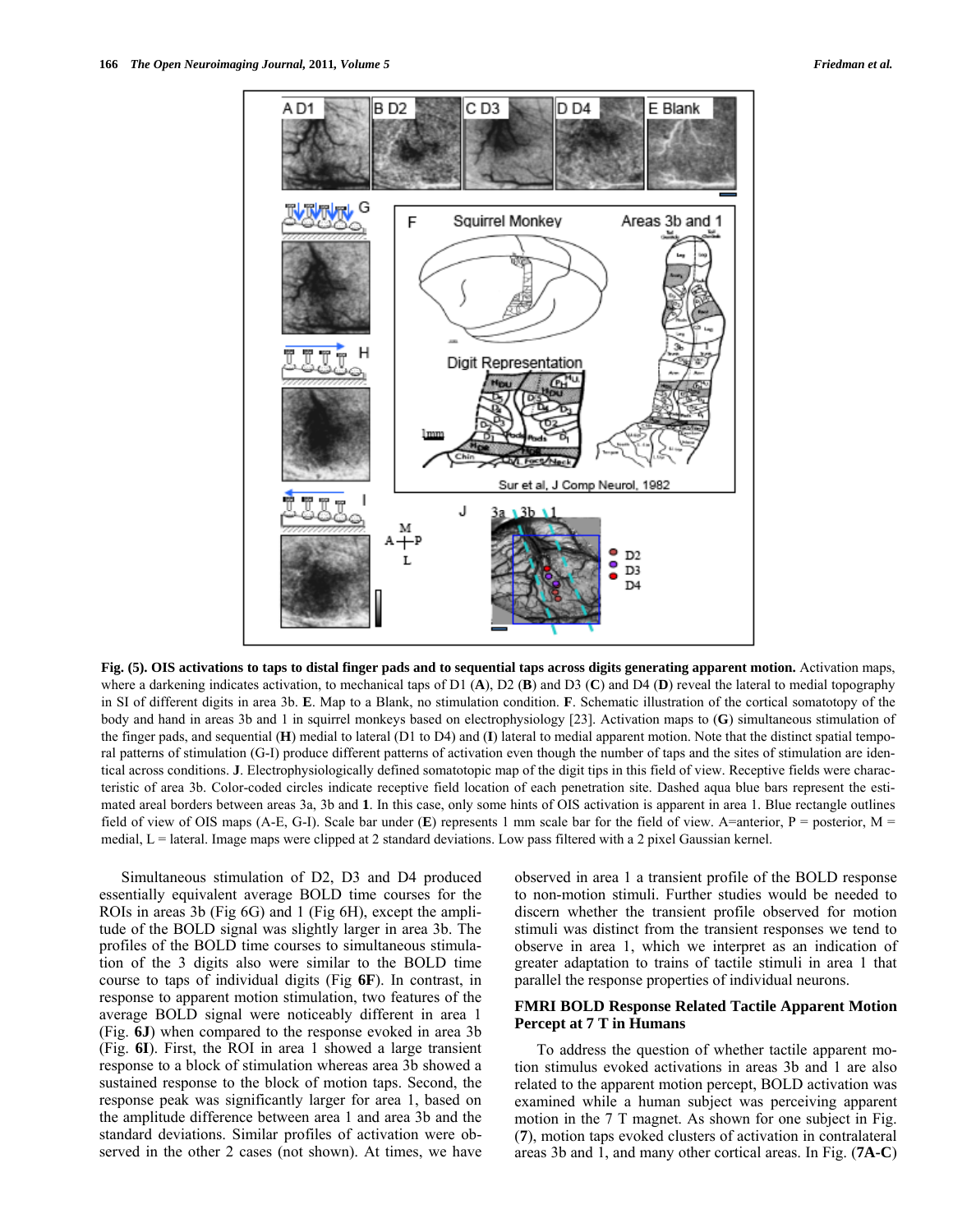BOLD correlation maps of apparent motion (thresholded at t  $= 6.4$  (p<10<sup>-10)</sup> and a minimum voxel number of 20) were overlaid on the subject's structural images in (Fig. **7A**) axial (left hemisphere), (Fig. **7B**) zoomed in axial, and (Fig. **7C**) sagittal planes. The structural sections were cut through an activation cluster located along the posterior bank of central sulcus corresponding to area 3b, its location marked with white crosshairs (Fig. **7B**, **C**). The correlation maps (Fig. **7A-C**) illustrated not only focal activation clusters in area 3b (purple circle in Fig. **7B**, **C**) and area 1 (green circle in Fig. **7C**), located at the crest of the postcentral gyrus, but also showed in these image planes significant BOLD activation in a number of other cortical areas both contralateral and ipsilateral to the hand of stimulation.

 Average BOLD time courses (Fig. **7D-F**) from the most significantly activated 15 voxels within each activation clusters in areas 3b area 1 and from a control cluster (solid blue box in Fig. **7A**) showed the BOLD signal changes to tapping motion (blue lines with error bars) and simultaneous tapping stimulation of 3 adjacent digits (yellow lines). The comparison of the profiles shown in Fig. (**7D-F**) confirmed that the shape of the temporal profiles of the BOLD signals in both areas 3b (Fig. **7D**) and 1 (Fig. **7E**) were distinct from a control region (Fig. **7F**). In areas 3b and 1, the stimulation of multiple digits evoked a transient response for both simultaneous and motion taps. The BOLD profiles were slightly different for the apparent motion (blue line) and simultaneous (yellow line) stimulation blocks. The apparent motion

response appeared to peak (with a  $\sim$  2% BOLD signal change) immediately after stimulus onset, and decline quickly even though the stimulus was still active (e.g. the light blue bar in Fig. (**7D**) at the bottom of the graph represents the block duration). In contrast, the simultaneous stimulus (yellow curve) evoked more of a sustained response after an initial transient response  $($   $\sim$  1% BOLD signal change) during the stimulus presentation period. In our second subject (not shown), we aligned our imaging plane to include visual association areas involved in motion perception and SII, and not SI. Therefore, we are unable at this time to confirm that the transient response observed in areas 3b and 1 to motion stimuli in a quiescent human subject is a distinguishing feature of the BOLD response to motion stimulation.

With respect to tactile motion imaging in humans at 7 T, at this juncture, the important point that can be made is that multiple activation clusters within one region (e.g. SI) that are difficult if not impossible to discern at lower field strength now can be studied readily at 7 T. Some of our other studies on SI somatotopy and the characterization of the pain network located around the Sylvian Fissure point more specifically to the utility of 7 T imaging in addressing questions of human sensory processing.

#### **DISCUSSION**

 The present study presents a tractable approach to studying tactile motion using OIS and fMRI methods. These



**Fig. (6). BOLD fMRI response to taps of distal finger pads.** BOLD Activation maps to stimulation of (**A**) D2, (**B**) D3, (**C**) D2 & D3 & D4, simultaneously, and (D) D4 to D3 to D2, sequentially. Activation maps, overlaid on T2<sup>\*</sup> anatomical images, were thresholded at p <0.0001 (uncorrected). Blue dashed lines in **A** and **B** indicate the estimated inter-areal border between areas 3b and 1. **E.** BOLD signal changes (%) derived from a single voxel in area 1 (green box in **B**) during D3 stimulation. Blue line shows the percent signal change over time. The red square-wave represents the timing of stimulus presentation. **F.** BOLD time course of **E** averaged across stimulation epochs. **G** and **H**. Average BOLD time courses to simultaneous D2 & D3 & D4 stimulation are shown for area 3b (**G,** blue box in **C**) and 1 (**H**, green box in **C**). **I** and **J**. Average BOLD time courses observed in response to sequential D2 & D3 & D4 stimulation in areas 3b (**I**, derived from light blue box in **D**) and 1 (**J**, derived from green box in **D**). Note the different ratios of activation between areas 3b and 1 during the simultaneous and motion stimuli. Error bars  $= 1$  StDev. Brown rectangle indicates the time of stimulation. Scale bar  $= 1$ mm.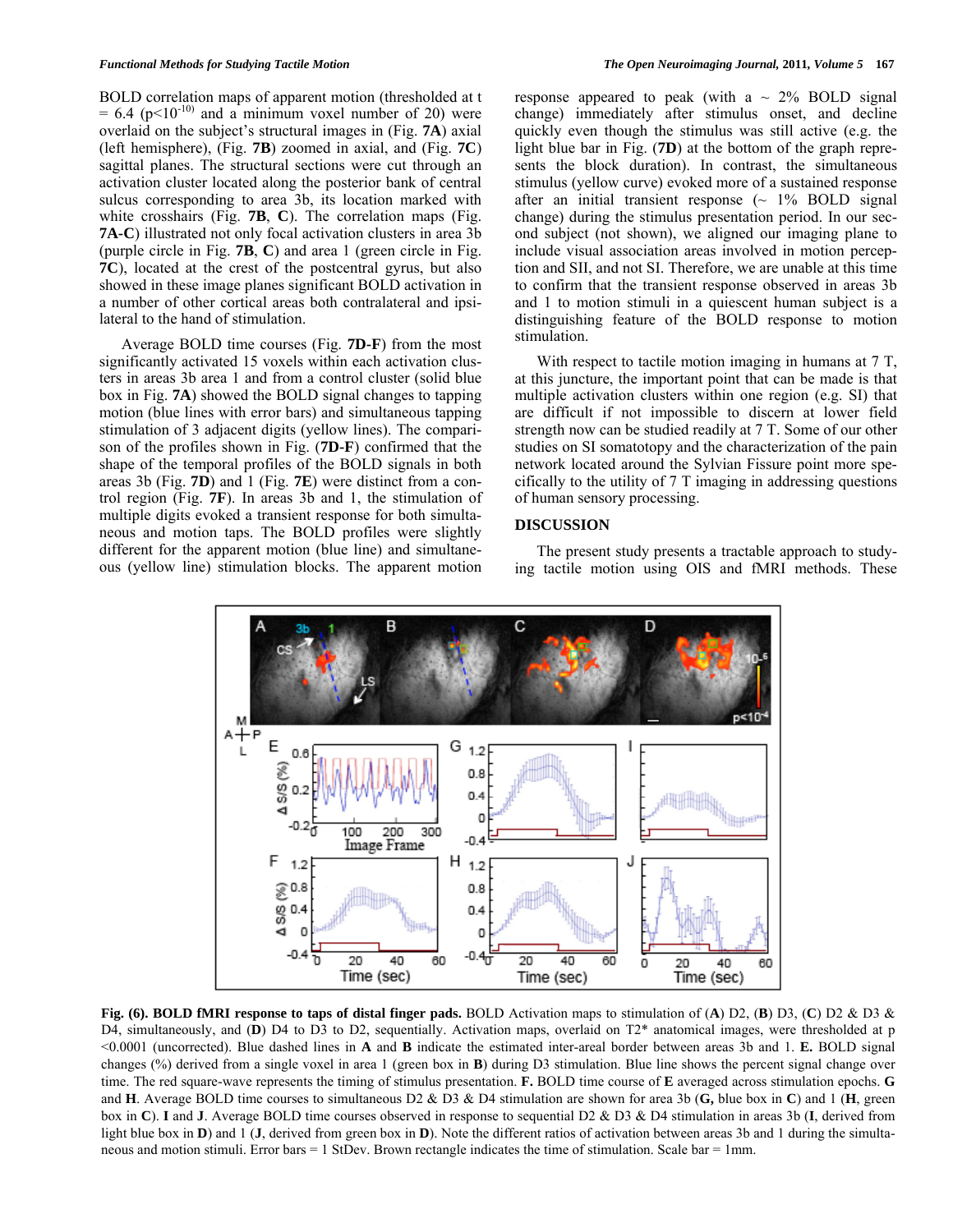methods are capable of revealing activations across multiple cortical areas responsive to motion stimuli. With highresolution functional imaging techniques submillimeter to millimeter sized functional structures in both humans and anesthetized monkeys can be identified in response to moving tactile stimuli. In anesthetized squirrel monkeys, these activations are seen within Brodmann areas 3b and 1 with both OIS and 9.4 T fMRI methods. In humans, mapping motion responses in a 7 T magnet revealed numerous clusters of activated voxels in areas directly posterior to the central sulcus, consistent with area 3b and area 1 locations as well as numerous other cortical areas. Future studies are needed to evaluate the relationship of tactile motion activations to existing vibrotactile functional domains, and to compare the relationship between real and apparent motion stimulus responses.

#### **Imaging Functional Responses to Tactile Motion**

 A leading issue in somatosensory neuroscience is whether the somatosensory pathways, like the visual pathways, are composed of two primary pathways, one focused on object identification (visual ventral pathway) and one on sensation for action (dorsal pathway). Although a case can be made that while there are parallels in global cortical organization [73-75], in comparison to the visual pathways far less is known about the cortical hierarchy and internal functional organization in the somatosensory system. What parallels and what differences should we expect. Visual motion information is considered fundamentally necessary for the identification of object motion, the computation of selfmotion, and for object identification (e.g. figure ground segregation). Directional selective responses, which are present in V1 and are mapped in V2 [76], are channeled to area MT, an area that is considered the 'gateway' to the dorsal pathway. MT is characterized by a prominence of directionally selective neurons that are organized into functionally organized directional columns, which when locally stimulated, can bias directional percepts and thus are behaviorally relevant functional structures [77, 78]. In contrast, in the ventral pathway, cells in V2 and V4 sensitive to motion direction contrast are hypothesized to contribute to figure-ground segregation and object identification.

 Can similar distinctions be made in the somatosensory system? Recent studies suggest that such parallels may be possible. In SI, Hsiao and colleagues have shown that Area 1 is characterized by a strong complement of directionally selective neurons, a proportion significantly greater than that in Area 3b [7]. Based on this exciting observation, parallels have been drawn between area MT in the visual system and Area 1 in the somatosensory system. However, evidence for directional columns or possible functional organization for direction in SI is still lacking. Further lacking is localization of tactile motion processing stages and incorporation of these stages into distinct functional pathways in the somatosensory system. Considerable effort will need to be made in the study of tactile motion information processing in the somatosensory system. Methods must span spatial scales capable of detecting 100 μm sized domains to those that would reveal global whole brain circuits. Armed with such capabilities, our long-term goals are to identify directionally selective areas and directionally selective functional domains and understand the global pathways within which they reside. Such



**Fig. (7). Human BOLD activation maps at 7 T to apparent motion stimuli. A**. Correlation map to tactile motion (thresholded at p  $< 10^{-10}$  with cluster threshold of 20 voxels) evoked by air puffs presented to the right hand is overlaid on the subject's structural image in the horizontal plane slicing through the SI hand area. R: rostral, L: left. **B**. Magnified view of area in the blue box in (**A**) showing the activation cluster (Tal x, y, z coordinates of -38, 28, 52) in contralateral area 3b (purple circle) used to generate a BOLD time course. **C**. Magnified sagittal plane view through the left hemisphere that sliced through the area 3b activation cluster in (**B**, white cross) that revealed activation clusters in area 3b (purple circle) and area 1 (light green circle). **D-F**. Average BOLD signals time course derived from the ROIs of area 3b (**D**), area 1 (**E**), and one control region (**F**, small blue box in **A**) during the apparent motion stimulus (blue curves) and simultaneous tapping stimulus (yellow curves). Time course was calculated from the top 15 voxels (with highest t values). Light blue bar in **D** represents stimulus duration of 24 sec. Error bars: standard errors. X-axis: time in sec. Y-axis: % BOLD signal change.

knowledge would have great impact on our thinking regarding not only tactile motion processing, but also general strategies of cortical motion processing.

# **Factors Contributing to the Reproducibility of High-field BOLD fMRI Maps**

 Several technical and biological factors can influence the run-to-run and session-to-session reproducibility and stability of BOLD maps. These include variation in image slice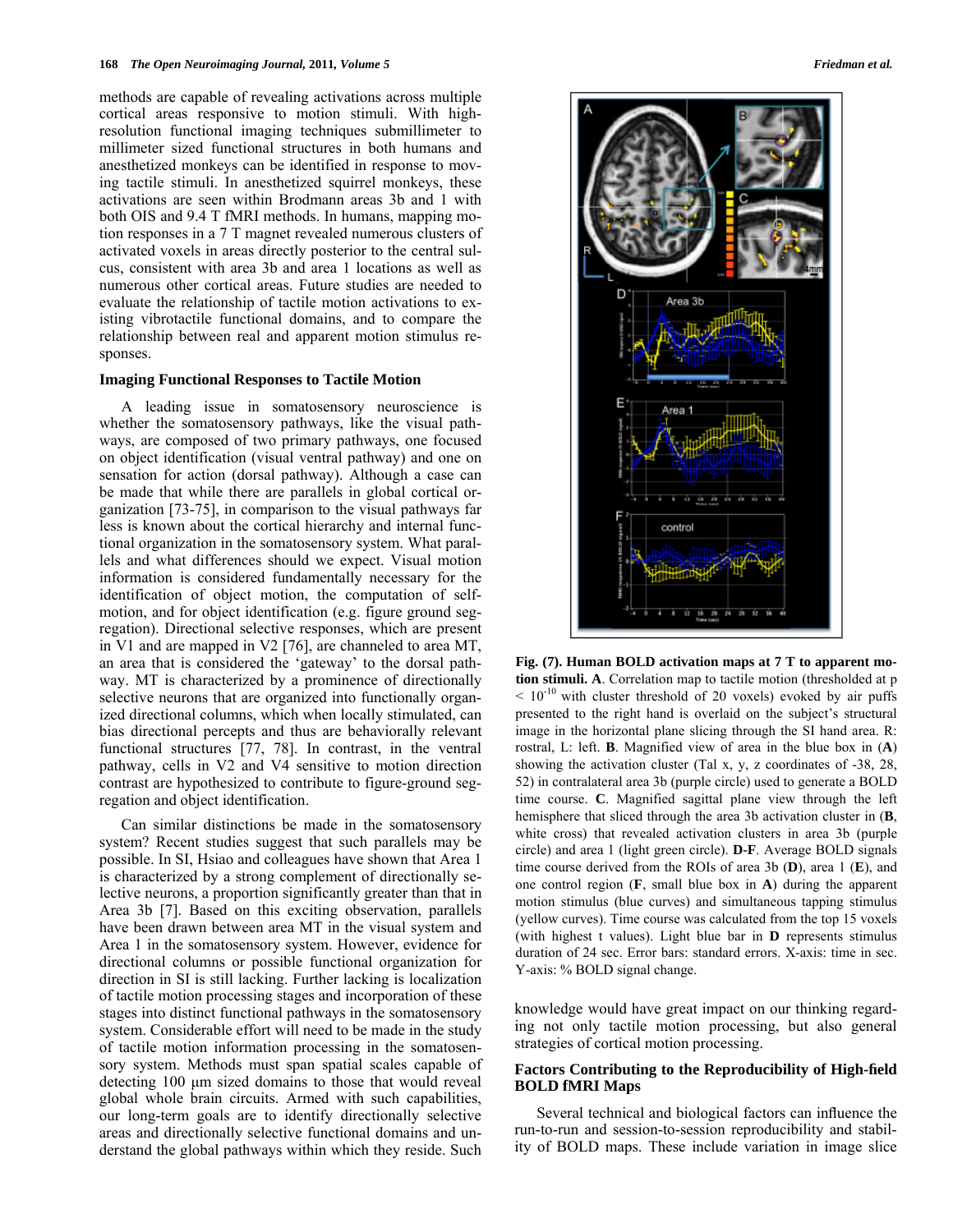positioning, accuracy of image co-registration algorithms, image acquisition point spread functions (PSF) [79], contrast to noise ratio of the BOLD signal, and the animal's physiological state across imaging sessions [44, 57]. In our previous study that specifically examined the reproducibility of fMRI BOLD at 9.4 T, anatomical and fine vascular landmarks were used for positioning the imaging slices and for subsequent coregistration of images across sessions. High resolution T2\* weighted anatomical scans visualized the network of pial and even small transcortical veins, providing a rich set of landmarks for guiding slice planning and coregistration with sub-voxel accuracy [20, 80].

 We believe that at least two biophysical factors increase the contrast to noise ratio at ultra-high field strengths that contributed to our ability to obtain GE-BOLD maps with submillimeter reproducibility. First, it is generally observed that draining veins are a significant part of the signal in fMRI maps collected using GE-BOLD fMRI at lower field strengths, which thereby limits spatial resolution [79, 81]. However at high field strengths the short T2, the time constant of signal decay of intravascular water, greatly reduces the signal from large and small vessels to the BOLD response [82]. Consequently, the detectability of focal tissue– level BOLD signals is less obscured or blurred by intravascular signals from draining vessels. At high MRI fields, there also is an increase in the amplitude of the BOLD signal, which allows for reduced voxel volumes. Thus, the increased spatial resolution available with high-field BOLD fMRI is attributable in part to the increased contrast to noise ratio, which allows reduced voxel volumes, and in part to the increased detectability of focal tissue–level BOLD signals not obscured or blurred by intravascular signals from draining vessels. Additionally, higher resolution and smaller voxel size could significantly reduce partial volume averaging effects, resulting in greater signal localization specificity.

 Fine scale mapping at 7 T with attentive human subjects offers several distinct advantages for obtaining functional maps with millimeter reproducibility. Besides the important increase in amplitude of BOLD signals with awake subjects, we are able to utilize individual perceptual ratings as regressors [83]. A percept-related predictor can produce more stable and reproducible activation maps than physical stimulus based predictors [83]. The observed differences could be caused by perception variations across trials and subjects, and/or 'uncontrolled' cognitive or attentional modulatory effects during an imaging acquisition.

 Although individual subject analysis can be accomplished at lower MRI field strengths [47], the greater signal sensitivity at 7 T provides other benefits as well. In a highresolution fMRI experiment, typically, whole brain coverage is traded for high spatial resolution with partial brain volume coverage. Higher field strengths allow for whole brain coverage at higher spatial resolutions. Additionally, an increase in contrast to noise can result in a smaller need to average over as many acquisitions**.** In our study [50] BOLD activations, acquired in 24 s blocks of stimulation, were robust within individual subjects and runs, and were spatially reproducible across runs. Reliable BOLD signal in a single subject can be acquired in as little as 2 min 30 sec per stimulus, since our reproducibility analysis indicates that a scan time of only 2 min 24 sec is necessary to accurately map a single digit. This improvement could negate the need for more across-run averaging, ultimately reducing the total scan time to collect functional data. The across-run reproducibility as we demonstrated in our previous publication [50] implies 7 T imaging has a potential application in examining dynamic cortical changes within one imaging session in an individual subject, such as immediate plastic changes following a manipulation of the stimulus. Finally, the detection of subtle variations of digit representation could have significant potential for detecting small cortical changes in disease conditions such as plastic changes following spinal cord injury.

#### **Technical Challenges of High Field BOLD fMRI**

 Ultra-high field fMRI in humans faces several challenges. The first is related to macroscopic field variations caused by increased inhomogeneities of magnetic susceptibility, which can introduce image distortion. The distortion is more apparent in human 7 T than 9.4 T animal EPI images. At 9.4, the surface coil and good shimming over a small brain volume (four 2 mm slices) contributed to the minimal distortion in EPI images. Secondly, the performance of radiofrequency (RF) coils is also affected at higher fields, and it is more difficult to create uniform RF fields within large objects (i.e. the human brain). To meet these challenges, we employed a set of parallel array coils (16 channels) in humans for data acquisition, reduced the imaging volume to partial brain coverage, and applied  $B_0$  distortion correction in data preprocessing. Additionally, we took extra efforts in defining the shim volume for each subject. With these approaches, the susceptibility problems in SI areas around the CS appear minimal. There is, however, some degree of signal drop in brain regions near air-tissue interfaces such as inferior temporal lobe. Other techniques such as dynamic shimming during functional scans for high-resolution fMRI studies are currently under development in our laboratory [49].

# **CONCLUSIONS**

 Because of the nature of the signal (measures changes in the blood oxygenation levels in microcirculation), OIS and fMRI measure the ensemble activity of heterogeneous neuronal populations. Because of its dominant relationship with deoxyhemoglobin concentration, OIS signals have a tighter relationship with neuronal electrical activity. Additionally, the superior spatial resolution of OIS  $(\sim 100 \mu m)$  allows a precise mapping and quantification of cortical response to subtly different stimuli (e.g. apparent motion versus simultaneous stimuli). Furthermore, an accurate interpretation of these studies requires knowledge of the activity of the underlying cellular constituents. Such information is difficult, and indeed is often impossible to obtain in human subjects for both technical and ethical reasons, but can be acquired from animal studies. Particularly, fMRI studies on nonhuman primates would provide an important link between human and animal studies. A linear relationship between neural activity and the subsequent hemodynamic response as revealed by fMRI and OIS has been well documented. However, both positive correlations and dissociations between neuronal activity (firings of single and/or multiple units and local field potential) and functional signals have been reported [20, 24- 34]. The degree of correlation has also been shown to differ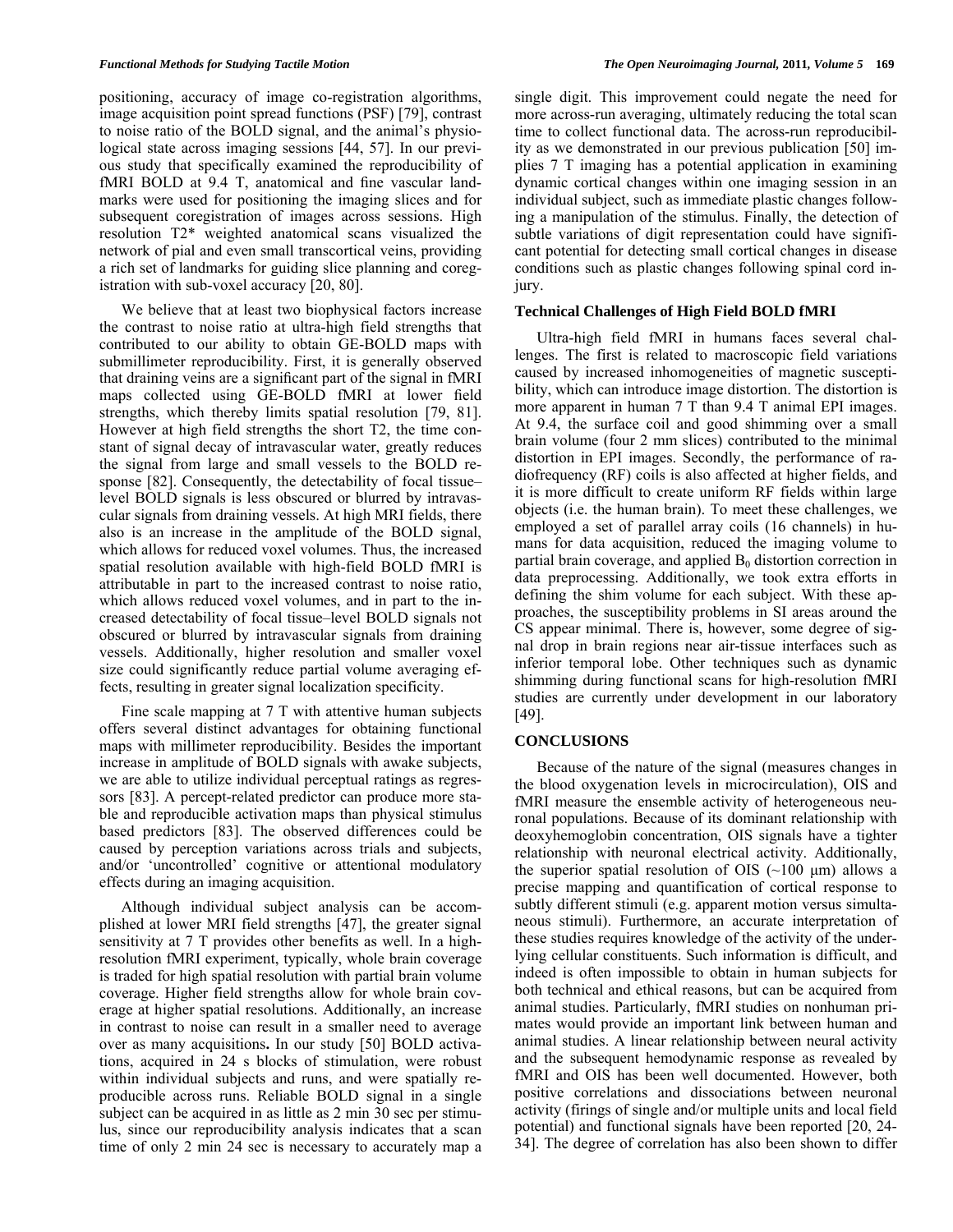across cortical areas. In sum, while OIS and BOLD signal can reflect neural activations quite well at a population level, neural activity measured with complementary multi-unit activity (MUA) and local field potentials (LFPs) provide additional and important information to imaging data. With high-resolution fMRI mapping in humans and monkeys, we will ultimately be able to correlate human perception with underlying neuronal, electrophysiological and neuroimaging data.

#### **ACKNOWLEDGEMENTS**

 We would like to thank Elizabeth Stringer for assistance on the human experiments, and Chaohui Tang and Lisa Chu for their excellent technical assistance on animal preparation. This work is supported by NIH grants DA024831 to LMC, EB000461 to JCG, and NS044375 to AWR and RMF.

# **CONFLICIT OF INTEREST**

#### None decleared.

#### **REFERENCES**

- [1] Mountcastle VB. The sensory hand. Neural mechanisms of somatic sensation. 1st ed. Cambridge: Harvard University; 2005.
- [2] Gardner EP, Palmer CI, Hamalainen HA, Warren S. Simulation of motion on the skin. V. Effect of stimulus temporal frequency on the representation of moving bar patterns in primary somatosensory cortex of monkeys. J Neurophysiol 1992; 67: 37-63.
- [3] Warren S, Hamalainen HA, Gardner EP. Objective classification of motion- and direction-sensitive neurons in primary somatosensory cortex of awake monkeys. J Neurophysiol 1986; 56: 598-622.
- [4] Essick GK, Whitsel BL. Factors influencing cutaneous directional sensitivity: a correlative psychophysical and neurophysiological investigation. Brain Res 1985; 357: 213-30.
- [5] Ruiz S, Crespo P, Romo R. Representation of moving tactile stimuli in the somatic sensory cortex of awake monkeys. J Neurophysiol 1995; 73: 525-37.
- [6] DiCarlo JJ, Johnson KO. Spatial and temporal structure of receptive fields in primate somatosensory area 3b: effects of stimulus scanning direction and orientation. J Neurosci 2000; 20: 495-510.
- [7] Pei YC, Hsiao SS, Craig JC, Bensmaia SJ. Shape invariant coding of motion direction in somatosensory cortex. PLoS Biol 2010; 8: e1000305.
- [8] Bremmer F, Schlack A, Shah NJ, *et al.* Polymodal motion processing in posterior parietal and premotor cortex: a human fMRI study strongly implies equivalencies between humans and monkeys. Neuron 2001; 29: 287-96.
- [9] Hagen MC, Franzen O, McGlone F, Essick G, Dancer C, Pardo JV. Tactile motion activates the human middle temporal/V5 (MT/V5) complex. Eur J Neurosci 2002; 16: 957-64.
- [10] Calvert GA, Spence C, Stein BE, Eds. The handbook of multisensory processes. Cambridge: MIT; 2004.
- [11] Peltier S, Stilla R, Mariola E, *et al.* Activity and effective connectivity of parietal and occipital cortical regions during haptic shape perception. Neuropsychologia 2007; 45: 476-83.
- [12] Ptito M, Matteau I, Gjedde A, Kupers R. Recruitment of the middle temporal area by tactile motion in congenital blindness. Neuroreport 2009; 20: 543-7.
- [13] Graziano MS. Progress in understanding spatial coordinate systems in the primate brain. Neuron 2006; 51: 7-9.
- [14] Bonhoeffer T, Grinvald A. In: Toga AW, Mazziotta JC, Eds. Brain mapping: the methods. New York, Academic 1996, 55-97.
- [15] Roe AW, Ed. Imaging the brain with optical methods. New York: Springer; 2010.
- [16] Chen LM, Heider B, Williams GV, *et al*. A chamber and artificial dura method for long-term optical imaging in the monkey. J Neurosci Meth 2002; 113: 41-9.
- [17] Chen LM, Friedman RM, Ramsden BM, LaMotte RH, Roe AW. Fine-scale organization of SI (area 3b) in the squirrel monkey revealed with intrinsic optical imaging. J Neurophysiol 2001; 86: 3011-29.
- [18] Friedman RM, Chen LM, Roe AW. Modality maps within primate somatosensory cortex. Proc Natl Acad Sci U S A 2004; 101: 12724-9.
- [19] Chen LM, Friedman RM, Roe AW. Optical imaging of SI topography in anesthetized and awake squirrel monkeys. J Neurosci 2005; 25: 7648-59.
- [20] Chen LM, Turner GH, Friedman RM, *et al*. High-resolution maps of real and illusory tactile activation in primary somatosensory cortex in individual monkeys with functional magnetic resonance imaging and optical imaging. J Neurosci 2007; 27: 9181-91.
- [21] Friedman RM, Chen LM, Roe AW. Responses of areas 3b and 1 in anesthetized squirrel monkeys to single- and dual-site stimulation of the digits. J Neurophysiol 2008; 100: 3185-96.
- [22] Chen LM, Friedman RM, Roe AW. Optical imaging of digit topography in individual awake and anesthetized squirrel monkeys. Exp Brain Res 2009; 196: 393-401.
- [23] Sur M, Nelson RJ, Kaas JH. Representations of the body surface in cortical areas 3b and 1 of squirrel monkeys: comparisons with other primates. J Comp Neurol 1982; 211: 177-92.
- [24] Yang X, Hyder F, Shulman RG. Functional MRI BOLD signal coincides with electrical activity in the rat whisker barrels. Magn Reson Med 1997; 38: 874-7.
- [25] Disbrow E, Roberts TP, Slutsky D, Krubitzer L. The use of fMRI for determining the topographic organization of cortical fields in human and nonhuman primates. Brain Res 1999; 829: 167-73.
- [26] Disbrow EA, Slutsky DA, Roberts TP, Krubitzer LA. Functional MRI at 1.5 tesla: a comparison of the blood oxygenation leveldependent signal and electrophysiology. Proc Natl Acad Sci U S A 2000; 97: 9718-23.
- [27] Tommerdahl M, Favorov O, Whitsel BL. Optical imaging of intrinsic signals in somatosensory cortex. Behav Brain Res 2002; 135: 83-91.
- [28] Kohn A, Metz C, Quibrera M, Tommerdahl MA, Whitsel BL. Functional neocortical microcircuitry demonstrated with intrinsic signal optical imaging *in vitro*. Neuroscience 2000; 95: 51-62.
- [29] Tommerdahl M, Delemos KA, Whitsel BL, Favorov OV, Metz CB. Response of anterior parietal cortex to cutaneous flutter versus vibration. J Neurophysiol 1999; 82: 16-33.
- [30] Logothetis NK, Pauls J, Augath M, Trinath T, Oeltermann A. Neurophysiological investigation of the basis of the fMRI signal. Nature 2001; 412: 150-7.
- [31] Lippert MT, Steudel T, Ohl F, Logothetis NK, Kayser C. Coupling of neural activity and fMRI-BOLD in the motion area MT. Magn Reson Imaging 2010; 28: 1087-94.
- [32] Lauritzen M, Gold L. Brain function and neurophysiological correlates of signals used in functional neuroimaging. J Neurosci 2003; 23: 3972-80.
- [33] Vanzetta I, Grinvald A. Coupling between neuronal activity and microcirculation: implications for functional brain imaging. HFSP J 2008; 2:79-98.
- [34] Kim T, Masamoto K, Fukuda M, Vazquez A, Kim SG. Frequencydependent neural activity, CBF, and BOLD fMRI to somatosensory stimuli in isoflurane-anesthetized rats. Neuroimage 2010; 52: 224- 33.
- [35] Wang Y, Xiao Y, Felleman DJ. V2 thin stripes contain spatially organized representations of achromatic luminance change. Cereb Cortex 2007; 17: 116-29.
- [36] Lu HD, Roe AW. Functional organization of color domains in V1 and V2 of macaque monkey revealed by optical imaging. Cereb Cortex 2008; 18: 516-33.
- [37] Zhang N, Wang F, Turner GH, *et al.* Intra- and inter-subject variability of high field fMRI digit maps in somatosensory area 3b of new world monkeys. Neuroscience 2010; 165: 252-64.
- [38] Menon RS, Goodyear BG. Submillimeter functional localization in human striate cortex using BOLD contrast at 4 Tesla: implications for the vascular point-spread function. Magn Reson Med 1999; 41: 230-5.
- [39] Fukuda M, Rajagopalan UM, Homma R, *et al*. Localization of activity-dependent changes in blood volume to submillimeter-scale functional domains in cat visual cortex. Cereb Cortex 2005; 15: 823-33.
- [40] Fukuda M, Wang P, Moon CH, Tanifuji M, Kim SG. Spatial specificity of the enhanced dip inherently induced by prolonged oxygen consumption in cat visual cortex: implication for columnar resolution functional MRI. Neuroimage 2006; 30: 70-87.